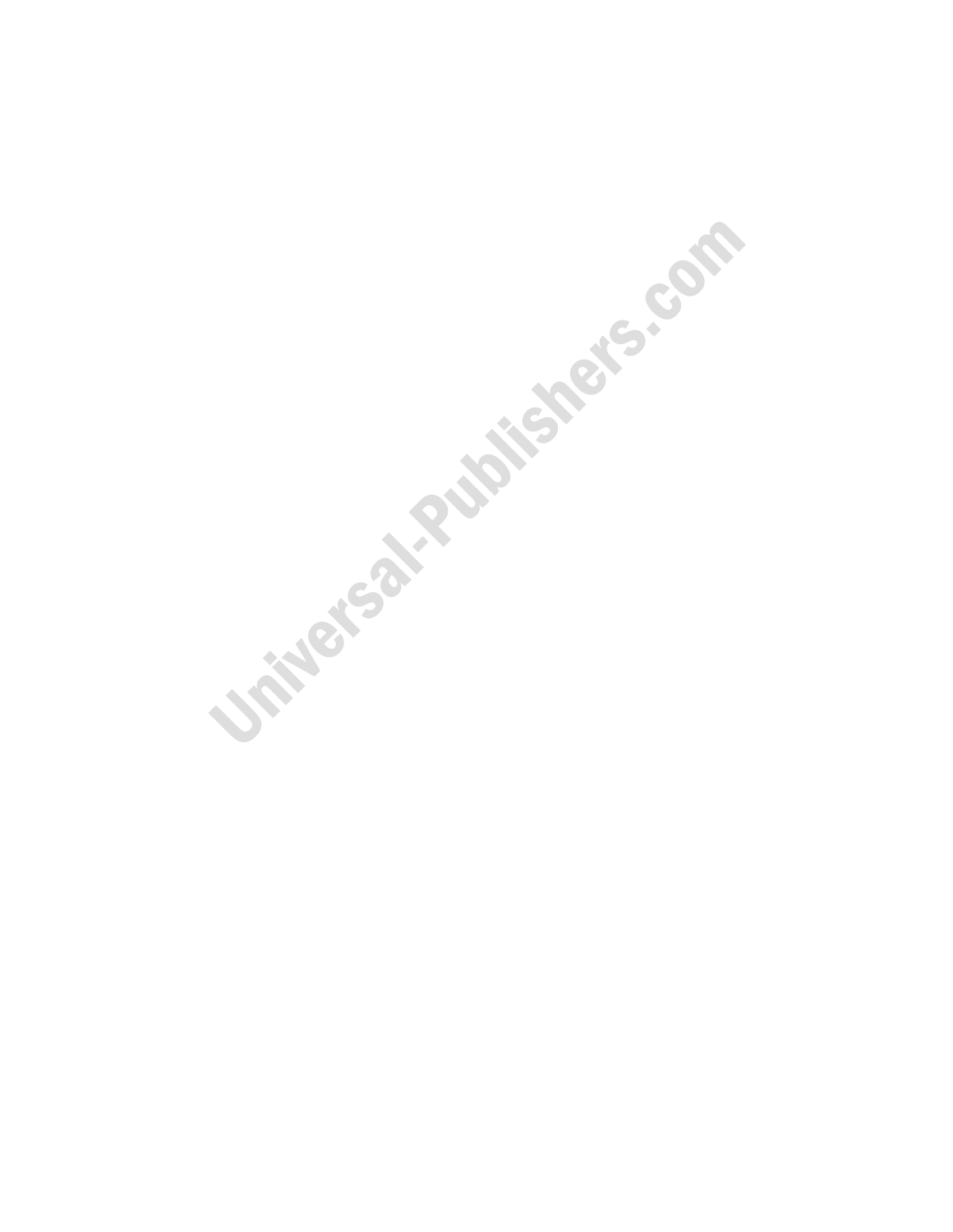# **The Leverage of National Board Candidacy**

*An Exploration of Teacher Learning* 

## **Jana Lynn Hunzicker**

### Foreword by Mary Ann Manos

Universal Publishers Boca Raton, Florida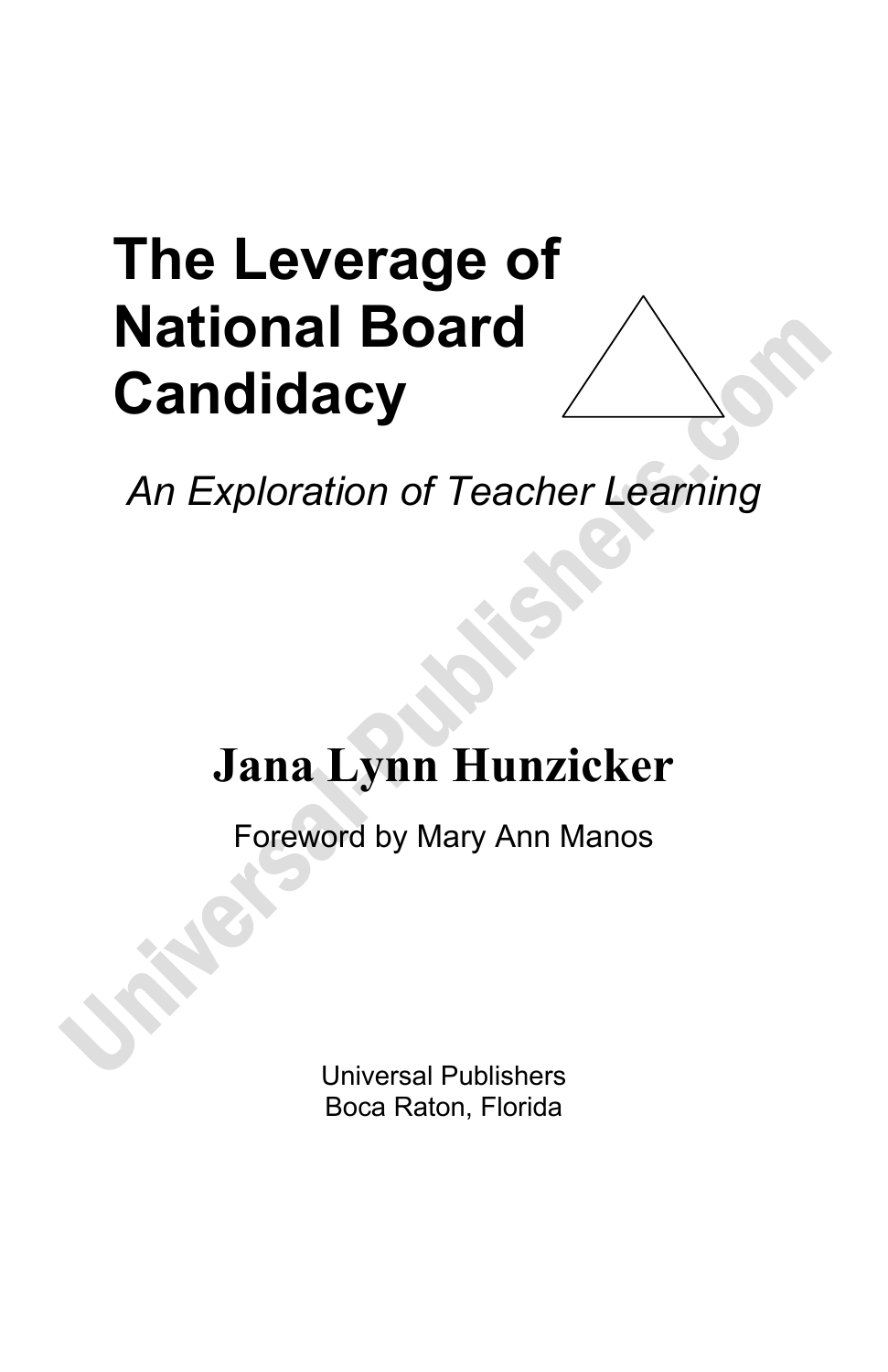*The Leverage of National Board Candidacy: An Exploration of Teacher Learning* 

> Copyright © 2006 Jana Hunzicker All rights reserved.

Universal Publishers Boca Raton, Florida • USA 2006

ISBN: 1-58112- 941-6

www.universal-publishers.com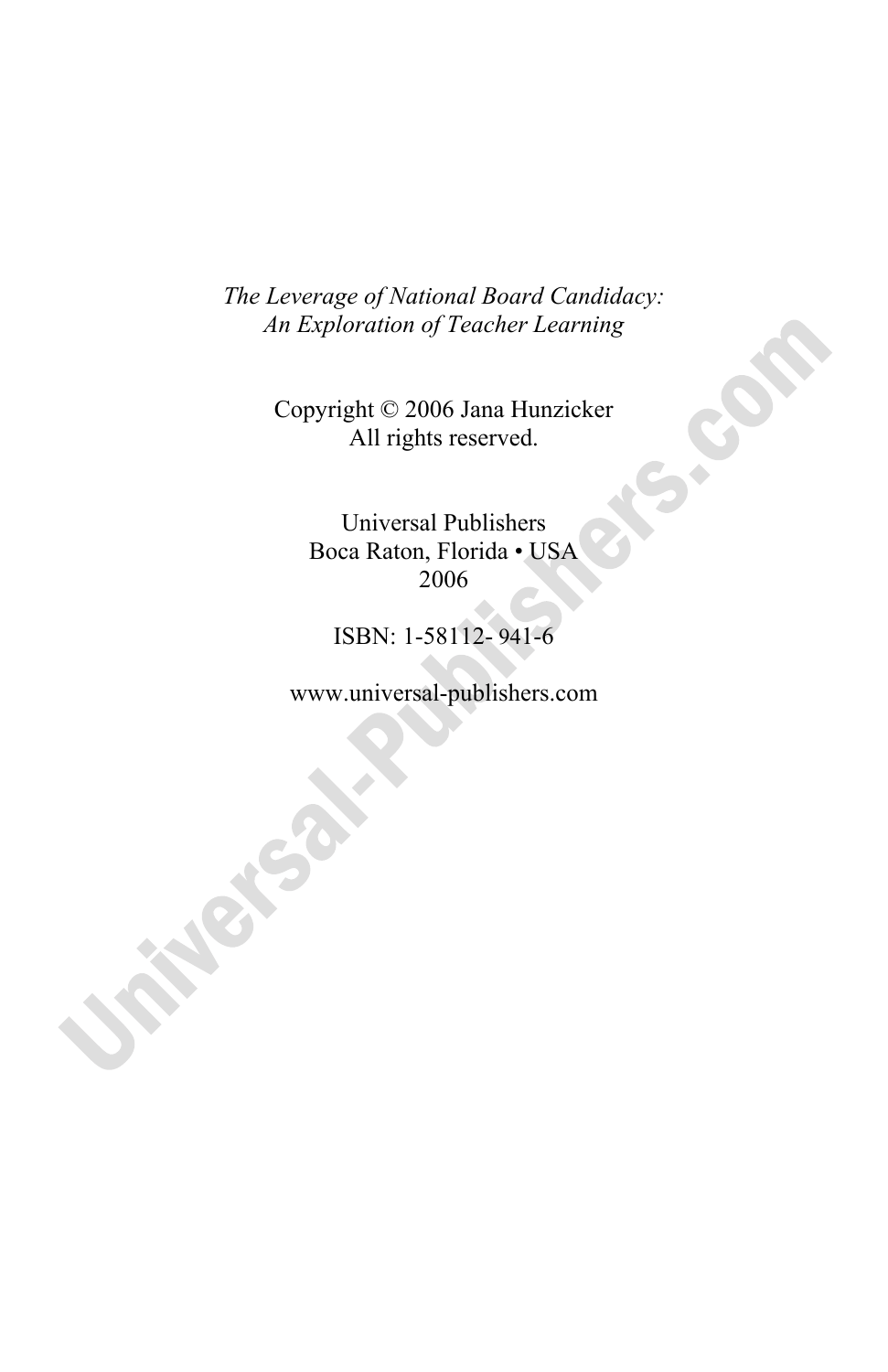To Anne, Barbara, and Jamie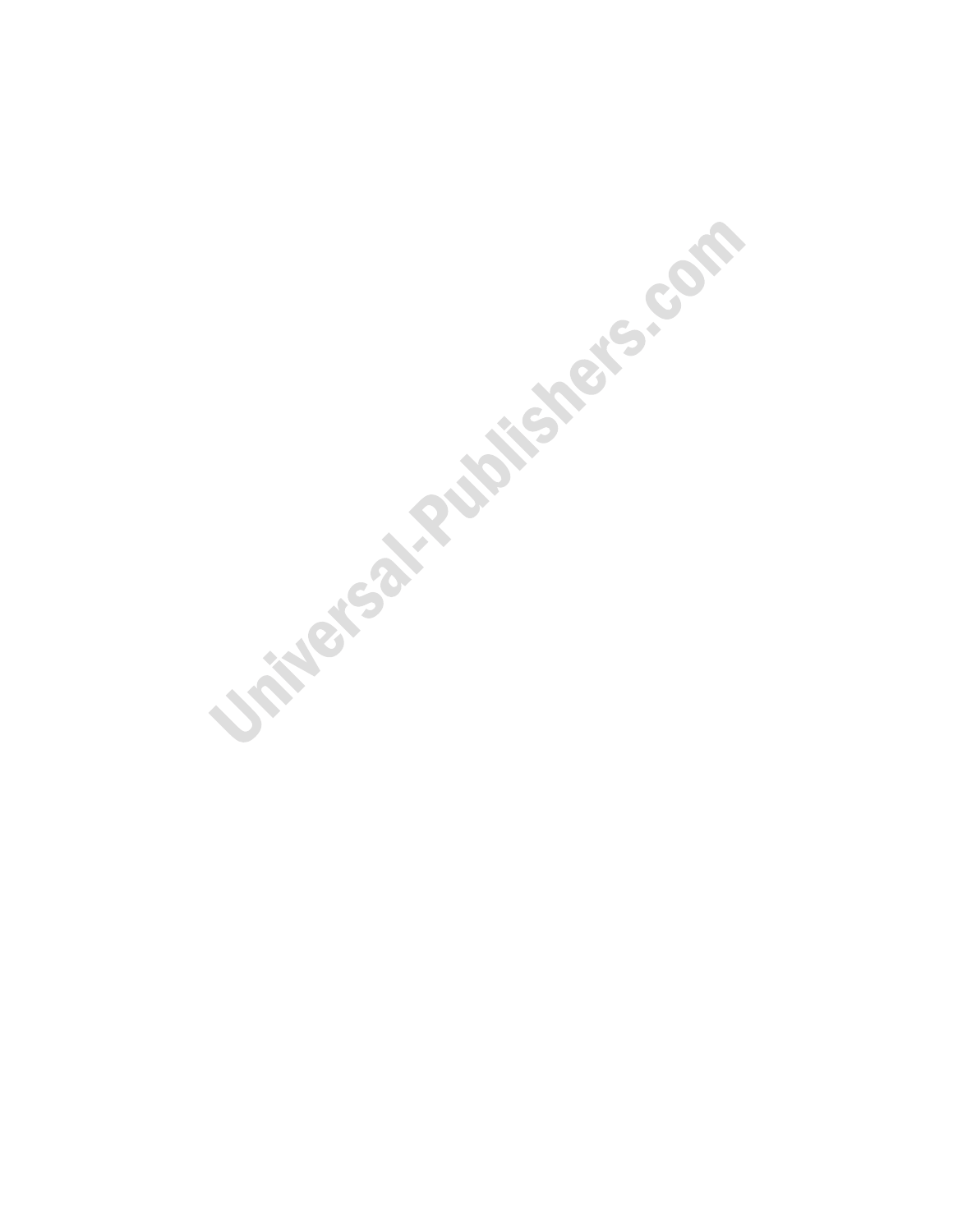

| Foreword by Mary Ann Manos |  |
|----------------------------|--|
| Author's Note              |  |

### *Part One: Establishing the Context*

| 1 Approaching National Board Candidacy             | 15 |
|----------------------------------------------------|----|
| 2 Anne: Creative, Caring, Respectful               | 27 |
| 3 Barbara: Confident, Student-centered, Firm       | 49 |
| 4 Jamie: Committed, Rigorous, Fun                  | 69 |
| 5 Reflecting on the NBPTS Certification Experience | 89 |

### *Part Two: Exploring Teacher Learning*

|                                          | 6 Teacher Learning through NBPTS Candidacy | 109        |
|------------------------------------------|--------------------------------------------|------------|
|                                          | Jamie's Tenuous Learning Experience        | 135        |
|                                          | 8 The Leverage of National Board Candidacy | 159        |
| <b>Reading Group Guide</b><br>References |                                            | 171<br>183 |
| <b>About the Author</b>                  |                                            | 189        |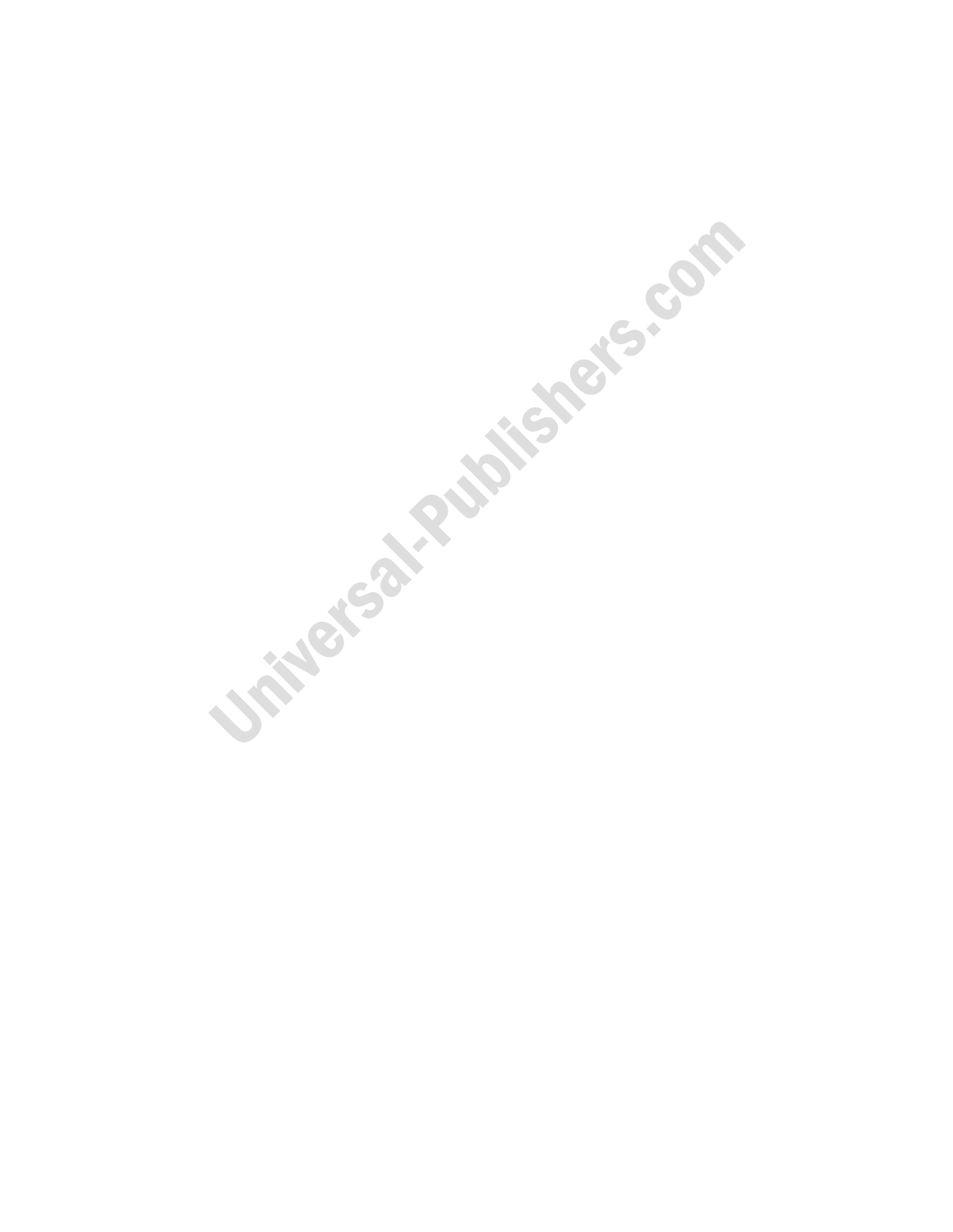

 Without a doubt, it was the most difficult task I have ever accomplished! The year I spent earning National Board Certification in Early Adolescent/English Language Arts demanded more professionalism, greater endurance, and heightened classroom creativity than 25 years in the public school classroom, a master's degree, the Texas Career Ladder, or my doctoral dissertation. I was stretched to the limit, and I reveled in it. I found that the NBPTS certification process offered several levels of challenge as well as support and influence.

 Having been a faculty member of higher education for five years, I came back to the elementary school classroom to validate my teaching mastery and to renew my teacher's heart. As refreshing as the experience proved to be, I found myself running to keep up with daily instruction, discipline, administrative tasks, parent communication, and professional interactions. I also found the precise NBPTS writing criteria to be extensive and demanding. My first video tapes were a disaster! On the other hand, the encouragement of classroom colleagues surrounded me.

 Well-wishers abound for NBPTS candidates, and they are swept along knowing that they are doing something very important. Interactions with other educators seem to take on a positive tone, far from the usual griping of the faculty lounge. I found the support from building and district administrators strengthening. Even the greater state and national educational community was aware that I was attempting a new level of professionalism. Support came from everywhere, even if some scratched their heads in bewilderment over a college professor who sought to earn the highest certification a classroom teacher can achieve.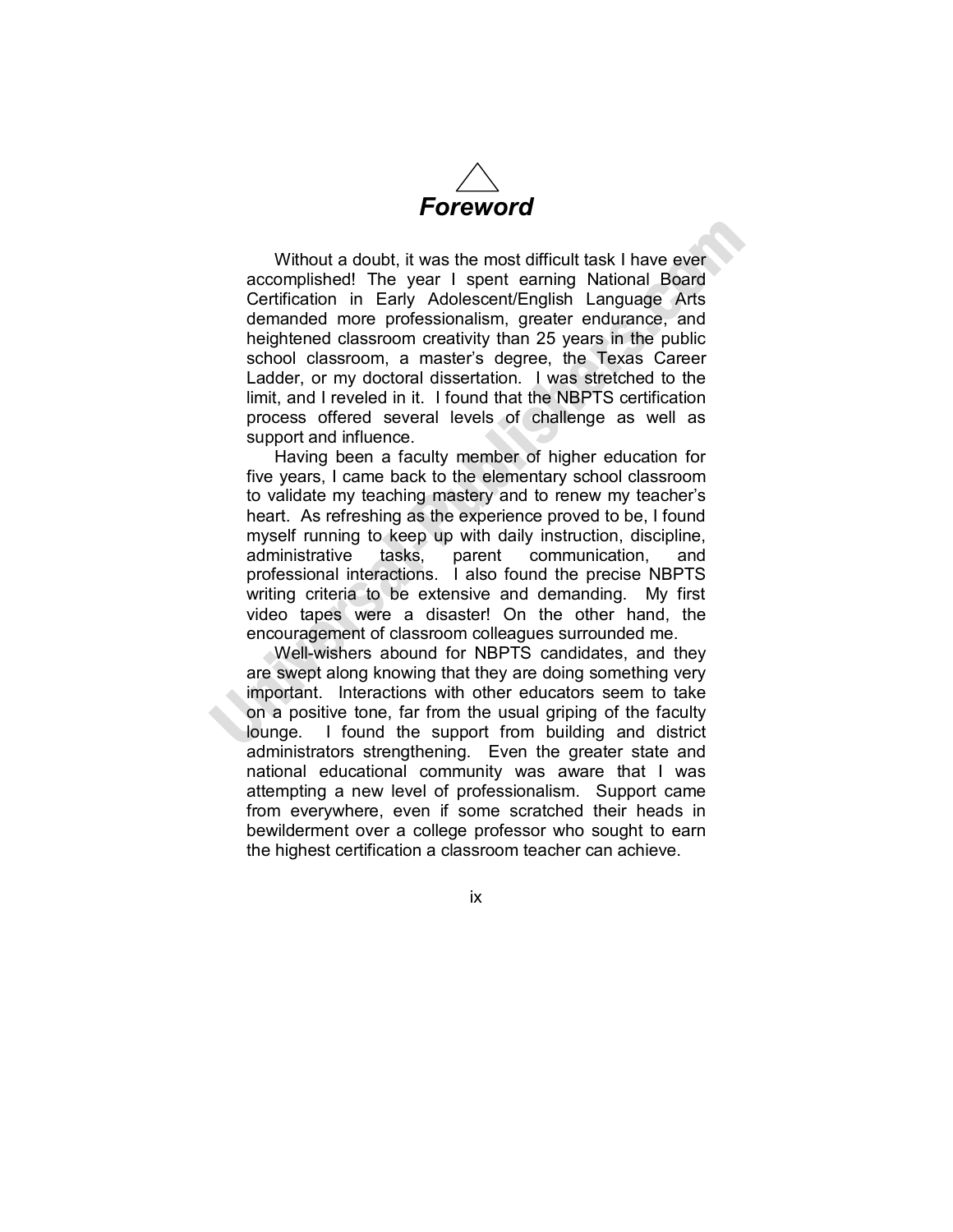Finally, I was certified. I stood shoulder-to-shoulder with the best in the nation, and I couldn't stop smiling. It took two years to accomplish my goal, but the effort was well worth the time I invested.

 National Board certification opens many doors of influence. NBCTs who wish to stay in the classroom do so with a new sense of validation and expertise, their work proven by the most rigorous test any educator can seek. I congratulate them. Our children are greatly blessed through their service. NBCTs who want to stretch their influence into school and district leadership have that opportunity as they are sought out to mentor new National Board candidates. NBCTs who wish to investigate the forum of higher education find open doors to teach courses for others who seek graduate credit during their NBPTS certification year. Most state boards of education seek NBCTs as contributors to teacher certification or ethics boards, and national platforms are available for NBCTs as consultants with content area associations, higher education accreditation, or national standards design. Today, NBCTs design in-service sessions, conduct presentations at national conferences, and publish books – all on the basis of their National Board work. They serve at all echelons of American schooling and administration. Perhaps soon, a NBCT will serve as a school superintendent – taking teaching excellence into CEO leadership.

 In *The Leverage of National Board Candidacy*, Dr. Hunzicker provides a detailed portrait of three teachers seeking National Board certification. Her scholarly work is unequaled in the precise description of outstanding teaching and accompanying thought processes of this incredibly difficult endeavor. This book must be read by all who are considering or attempting National Board certification, as well as by those who have earned the certification. The heart and wisdom of stellar teachers is written into every section of this text.

Dr. Mary Ann Manos, NBCT Associate Professor, Bradley University, Peoria, IL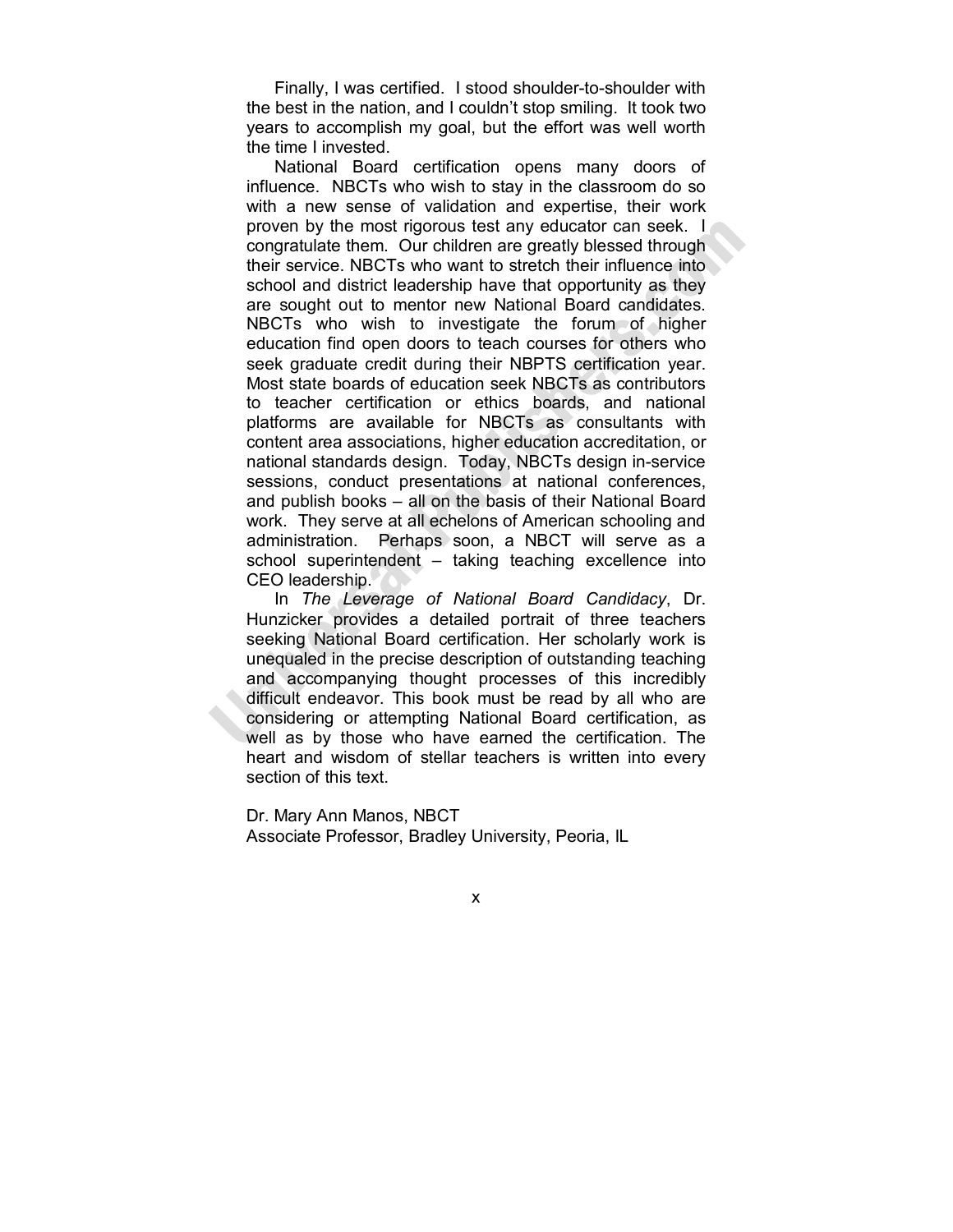### *Author's Note*

Social constructivism is the idea that individuals "make sense" of the world by attributing meaning to their experiences. Each new experience or interaction influences what we know and believe to be true. Because our exposure to new information is constant, we are in a continual state of learning, growth, and change. Of course, all information to which we are exposed is filtered through our prior knowledge, experiences, and beliefs, causing individual quests for learning to proceed along varied paths and assorted timelines.

 When new information or experiences align closely with what we already know or believe, our ideas of truth are reinforced. However, when new information and experiences conflict with our previous notions, we are not comfortable until we resolve the differences. We do this one of three ways: We deny the new information, we find data that supports what we believe so that we can disregard what does not align, or we modify our knowledge and/or beliefs to fit with the new information to which we have been exposed. This is how we learn.

*The Leverage of National Board Candidacy* is written so that the reader, individually or in collaboration with others, can construct her own ideas about teacher learning through the process of National Board certification. The opportunity for the social construction of knowledge is at the heart of this book.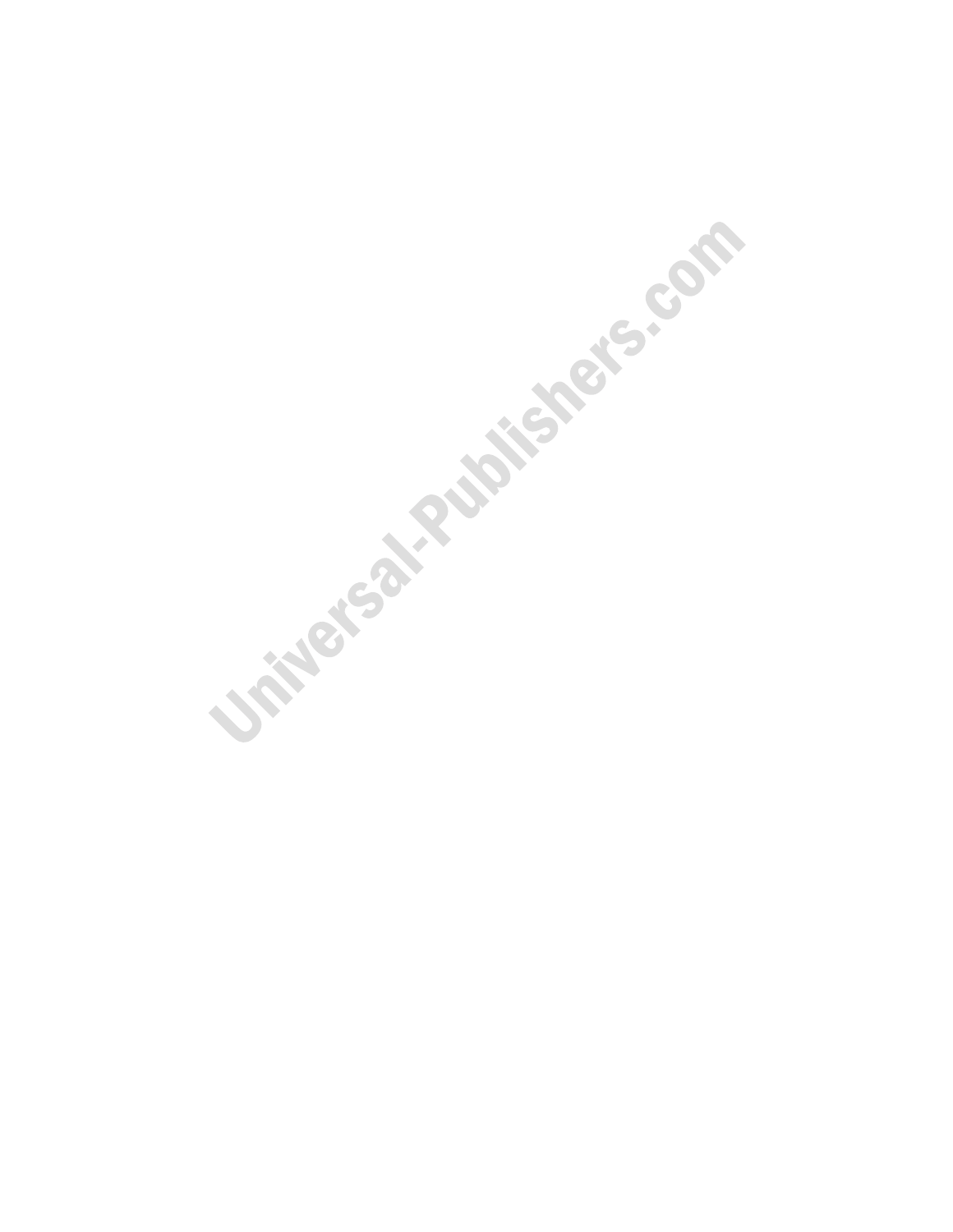

## *Part One: Establishing the Context*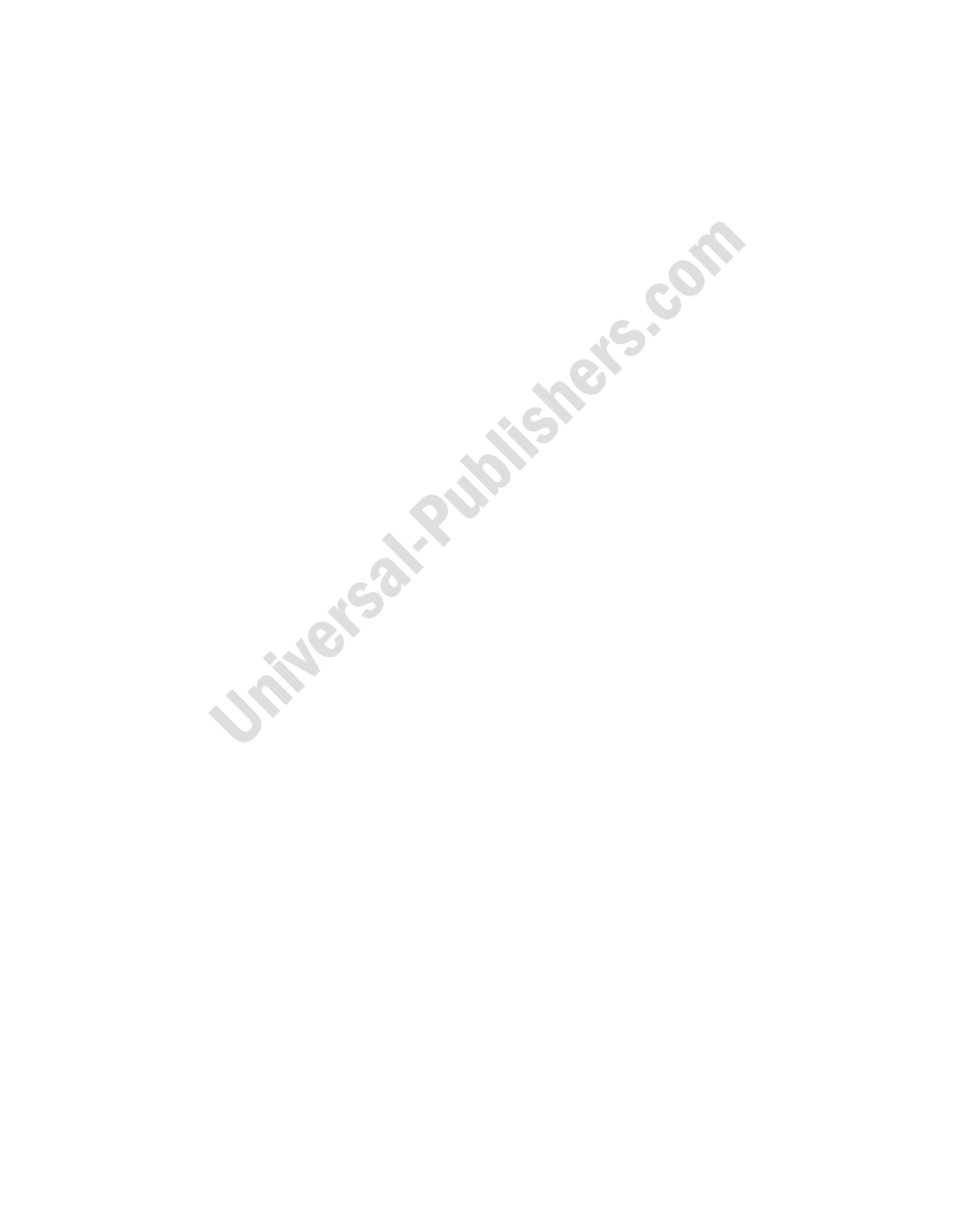**1** 



 The National Board for Professional Teaching Standards (NBPTS), founded in 1987, is a nonprofit, nonpartisan, independently governed body of 63 directors, the majority of whom are practicing classroom teachers. Created for the purpose of "delineating outstanding practice and recognizing those who achieve it" (NBPTS, 2004, p. v), teachers may currently seek National Board certification in 24 different specialty areas. To be eligible to pursue the certification, a teacher must hold a bachelor's degree and a valid teaching license, and have completed at least three years of teaching at the early childhood, elementary, middle, or high school level (NBPTS, 2004).

 Guided by five core propositions, the NBPTS certification process involves two requirements: a performance-based portfolio and a written assessment. The portfolio consists of four entries that document classroom teaching through videotapes, samples of student work, and written analyses of teaching practice. The written assessment, a three hour, timed essay test where candidates demonstrate knowledge within their certification specialty, takes place at a NBPTSapproved testing center (NBPTS, 2003). The entire certification process takes a minimum of 200 hours to complete (NBPTS, 2003), although some candidates have spent 300 to 400 hours on the process (Hunzicker, 2003a; NBPTS, 2002).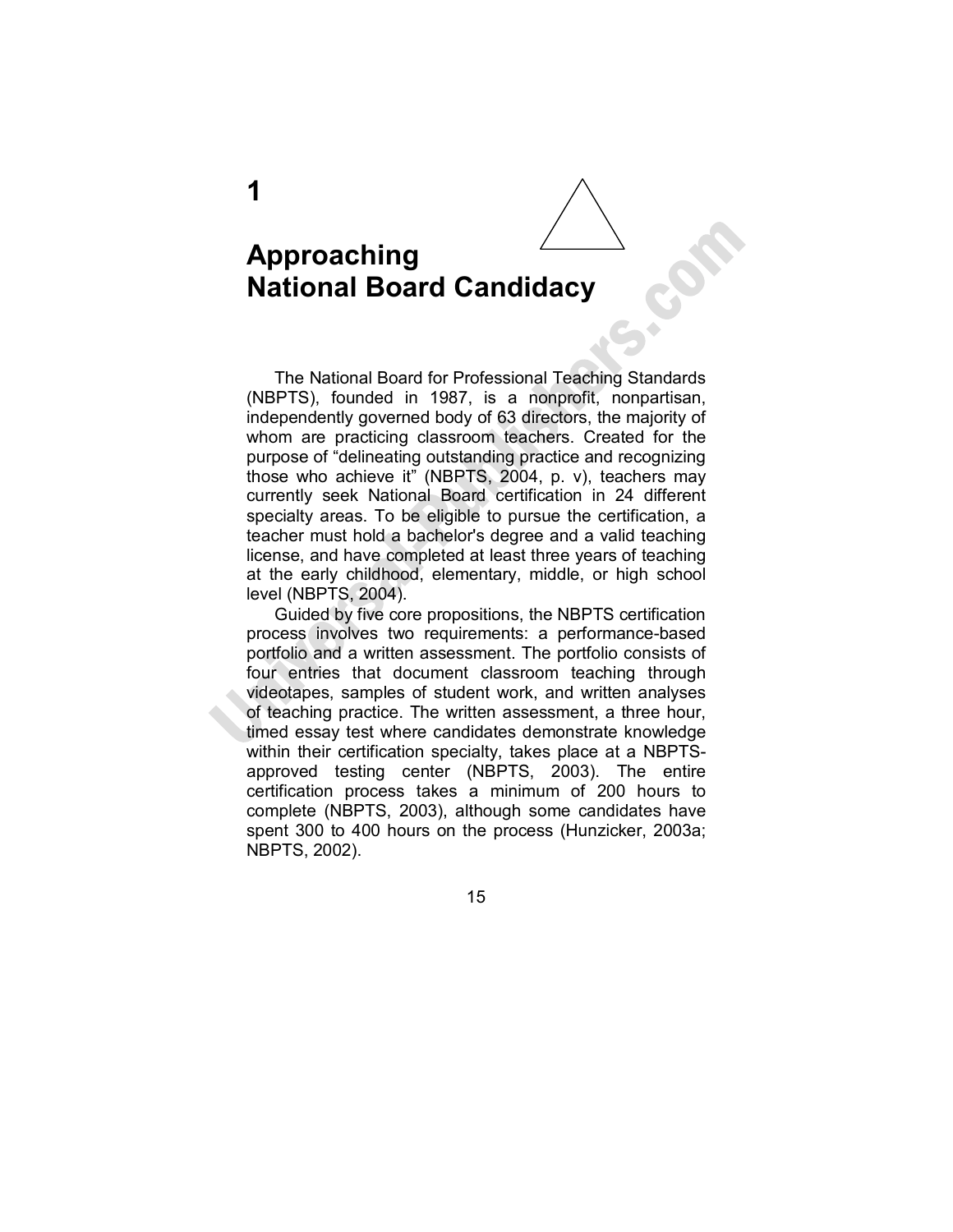The standards of the NBPTS are "designed to capture the craft, artistry, proficiency, and understandings - both deep and broad - that contribute to the complex work that is accomplished teaching" (NBPTS, 2004, p. 3). In addition, research confirms that teachers who have experienced the process consider it to be an outstanding means of professional development. One team of researchers writes, "Teachers routinely rate the process as more powerful than that of advanced university coursework or short-term trainings, citing the sustained analysis and reflection of their teaching practice required to meet portfolio entry requirements" (Linquanti & Peterson, 2001, p. 4). Candidates who are not successful in accomplishing the certification during their first attempt can "bank" their scores and continue working toward the goal for up to two years. For this reason, National Board certification is considered a three year process.

 The number of teachers seeking National Board certification has grown dramatically each year since its inception in 1993. As of November 2003, 65,000 teachers across the United States had voluntarily completed the certification requirements (Goldhaber & Anthony, 2004). During the 2003-2004 school year, 19,742 teachers nationwide pursued the certification (Sandy-Hanson, personal communication, February 10, 2006), and by November 2005, the United States boasted a total of 47,913 National Board certified teachers (NBCTs) (NBPTS, 2006). By 2010, the NBPTS expects to certify 100,000 additional teachers, resulting in total certification of approximately 3% of the United States teaching force (Darling-Hammond, 2001).

 Becoming a NBCT is not easily accomplished. Only about one third of candidates earn the certification on their first attempt. During the 2004-2005 school year, only 36% of first-time candidates nationwide were successful in earning the certification (Sandy-Hanson, personal communication, February 10, 2006), and the achievement rate is just slightly higher for candidates reapplying for the process. The relatively low achievement rate is a stark indicator of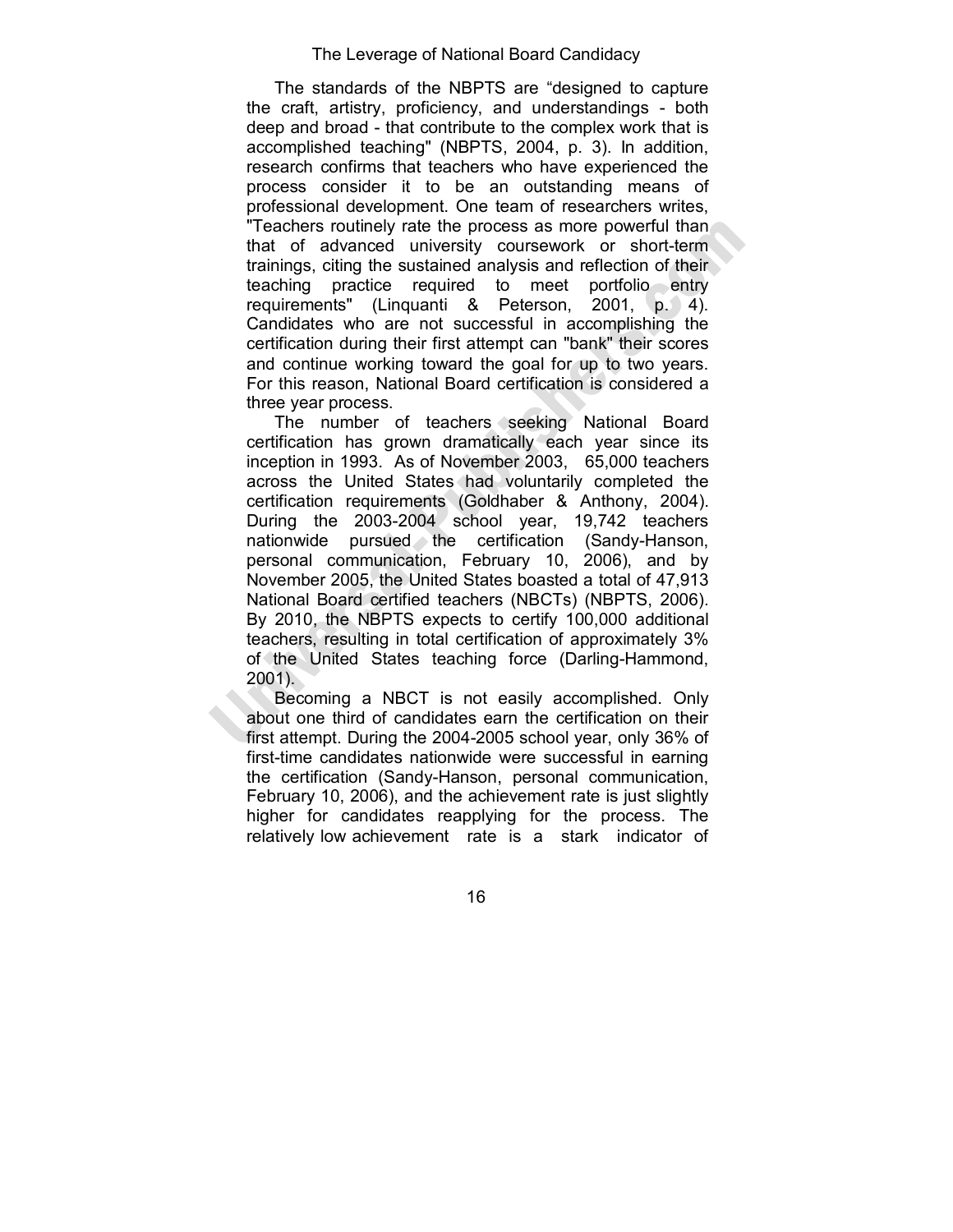the rigor required in order to earn National Board certification.<sup>1</sup>

 Regardless of whether or not certification is achieved, teachers who have completed the process report that it results in strengthened teaching practice. In particular, teachers identify improved skills in:

 1.) reflection and analysis (Bohen, 2001; Center for the Future of Teaching and Learning [CFTL], 2002; Chittenden & Jones, 1997; Lustick, 2002; Moseley & Rains, 2003; NBPTS, 2002; Sato, 2000; Tracz, Sienty, Todorov, Snyder, Takashima, Pensabene, Olsen, Pauls, & Sork, 1995; Tracz, Daughtry, Henderson-Sparks, Newman, & Sienty, 2005; Vandevoort, Amrein-Beardsley, & Berliner, 2004),

 2.) increased collaboration with colleagues (Anderson, Hancock, & Jaus, 2001; Athanases, 1994; Chittenden & Jones, 1997; Kieffer-Barone, Mulvaney, Hillman, & Parker, 1999; Mitchell, 1998; NBPTS, 2001b; Sato, 2000),

 3.) expanded methods of student assessment (Athanases, 1994; CFTL, 2001; Mitchell, 1998; NBPTS, 2001b; Tracz et al., 2005), and

 4.) greater clarity of underlying assumptions and beliefs (Athanases, 1994; Chittenden & Jones, 1997; Sato, 2000) as key areas of learning.

 Moreover, the first scientific study of teacher learning during National Board candidacy supports teachers' widespread claims that the NBPTS certification process is a worthwhile form of professional development. Lustick and Sykes (2006) found that teachers do indeed learn as a result of the NBPTS experience. In their study, 120 science teachers learned the most in regard to emphasizing the principles and practices of the scientific method in their daily teaching practice and utilizing ongoing student assessment to guide instructional decisions.

 $\overline{\phantom{0}}$  1  $1$ Some or all of the data in the research described herein was provided by the National Board for Professional Teaching Standards. All conclusions stated in this book are those of the author, and no endorsement by the National Board for Professional Teaching Standards should be implied.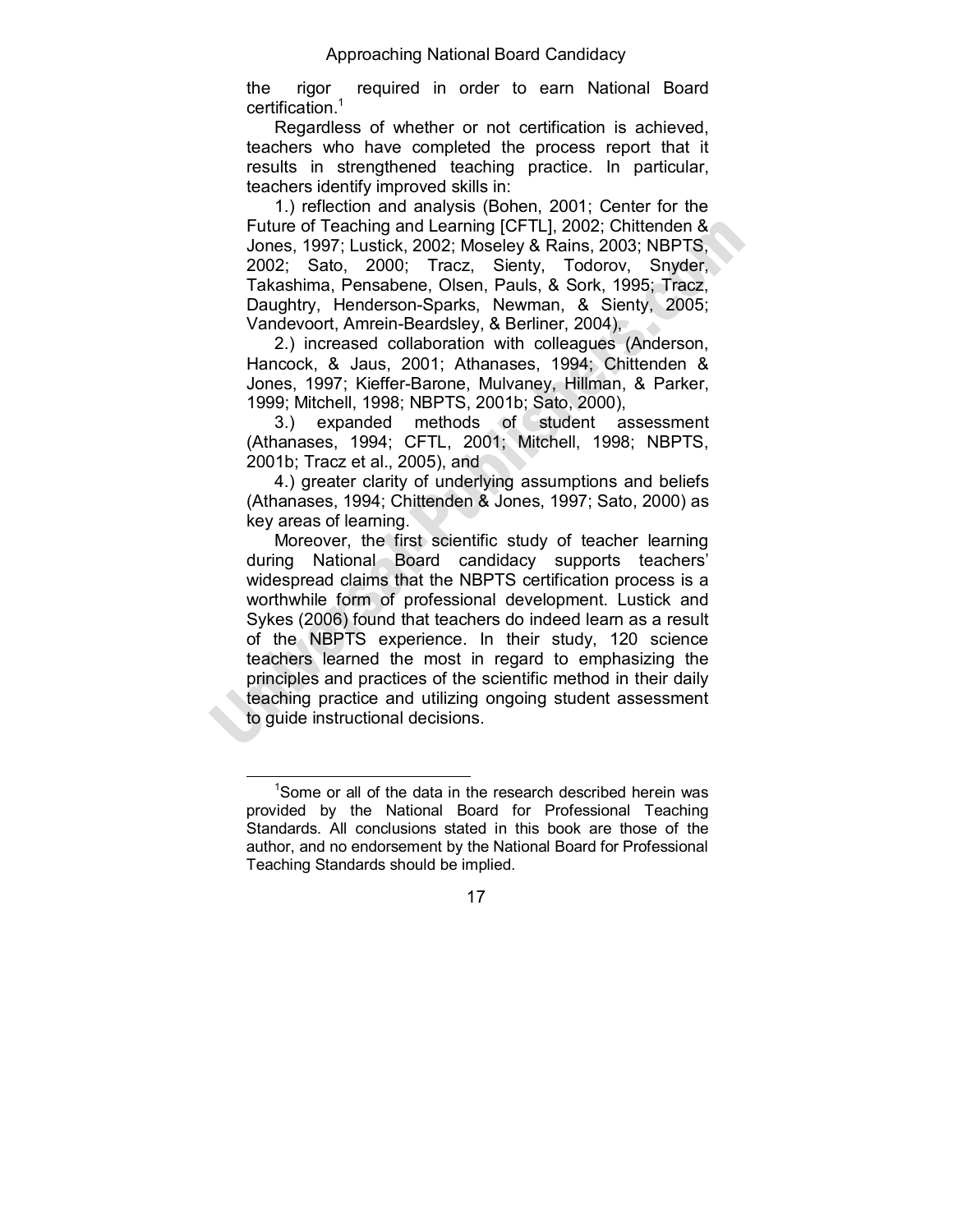### The Leverage of National Board Candidacy

 While achievement of National Board certification requires a great deal of professional skill, intelligence, effort, and perseverance, teachers who make the choice to pursue the certification tend to be highly motivated to learn and grow professionally. Three such teachers, Anne, Barbara, and Jamie, sought NBPTS certification as Middle Childhood Generalists during the 2004-2005 school year.

 Ranging in age from 42 to 55, all three Illinois teachers taught in financially healthy, large suburban school districts during their certification year. In order to explore their learning throughout the experience, the three teachers were interviewed seven times and observed teaching in their classrooms four times between November 2004 and November 2005. In addition, each teacher's principal and two students were interviewed, and samples of student work were collected. Through Anne's, Barbara's, and Jamie's experiences during National Board candidacy, we gain a great deal of insight regarding the learning that occurs for teachers during the pursuit of National Board certification. Their stories begin here.

#### **Anne**

 Anne, currently in her sixteenth year as a teacher, did not begin her teaching career until she was 39 years old. Waiting until her children were in junior high and high school, she returned to college at age 36, earning a bachelor's degree in Psychology with state certification in Elementary Education.

 Anne has always taught fifth grade. During her first two years in the teaching profession, she taught in a small, rural school located near her home in the country; but with two years of experience, she accepted employment in the nearby city of Knollcrest to earn a higher salary. Teaching in Knollcrest School District 802 for the next four years, Anne knew that she eventually wanted to teach at the district's gifted magnet school because of its outstanding reputation. When she transferred to Dickenson Gifted School at the beginning of her fifth year in District 802, she enrolled in a graduate program and earned a master's degree in Gifted Education.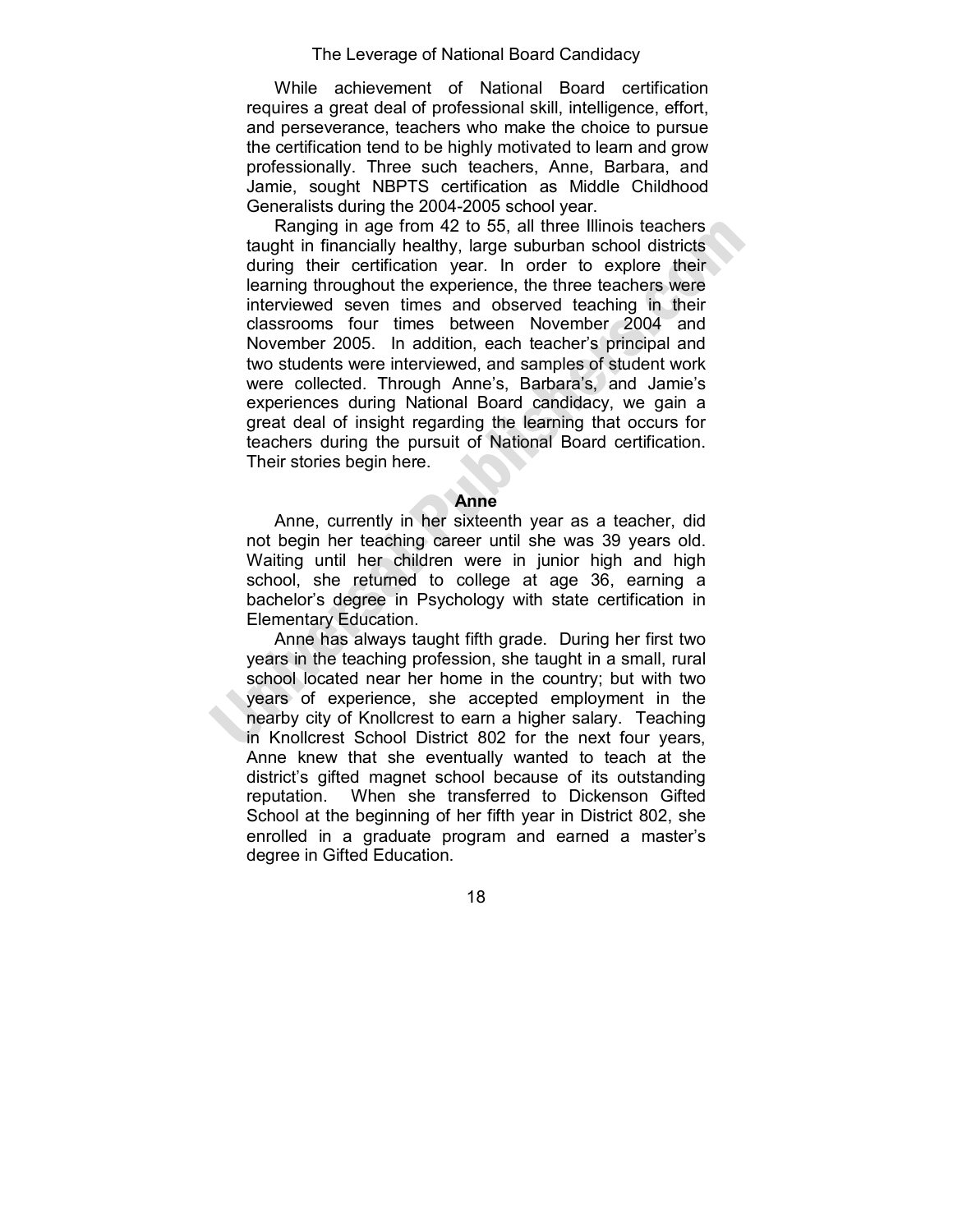Anne's principal, who has worked closely with her for the past five years, describes Anne as well respected by others. "Students, parents, and colleagues listen to her, and parents request her because they believe their children will have a positive learning experience in her classroom," she comments.

 The 2004-2005 school year marks Anne's tenth year at Dickenson. She describes Dickenson as a school that exposes students to music and the arts while at the same time providing academics accelerated by one grade level. Anne considers the Dickenson faculty to be a group of hardworking, knowledgeable professionals. "There is not one lazy teacher on the staff," she remarks. "As far as committee work and school improvement, we're all involved. The teachers here go above and beyond with everything they do. You constantly hear people talking and planning together, and since it's a small school everyone knows every child."

 Anne describes her current class, made up of 24 fifth graders, as the most difficult group of students she has ever been assigned because they are less mature and of lower academic ability than students she has had in the past. "This is the class everyone's talked about," she notes. "As I've watched them come up through the grades, I've always thought, 'Oh, their teachers look so stressed', and now I'm their teacher!" One unique characteristic of the group is a significant gender imbalance. Anne's class consists of 17 boys and 7 girls.

 Anne first heard about National Board certification when it was advertised by her school district. Teachers at Dickenson began talking about it, and Anne recalls getting caught up in the excitement of a new challenge when a colleague encouraged her to participate. "It seems like every four years I get itchy and want to make a change," she observes, pointing out that she has transferred schools, earned a master's degree, and become a teacher of gifted students in order to maintain a high level of professional stimulation throughout her career. "I wasn't willing to make a change that might take me away from Dickenson, so I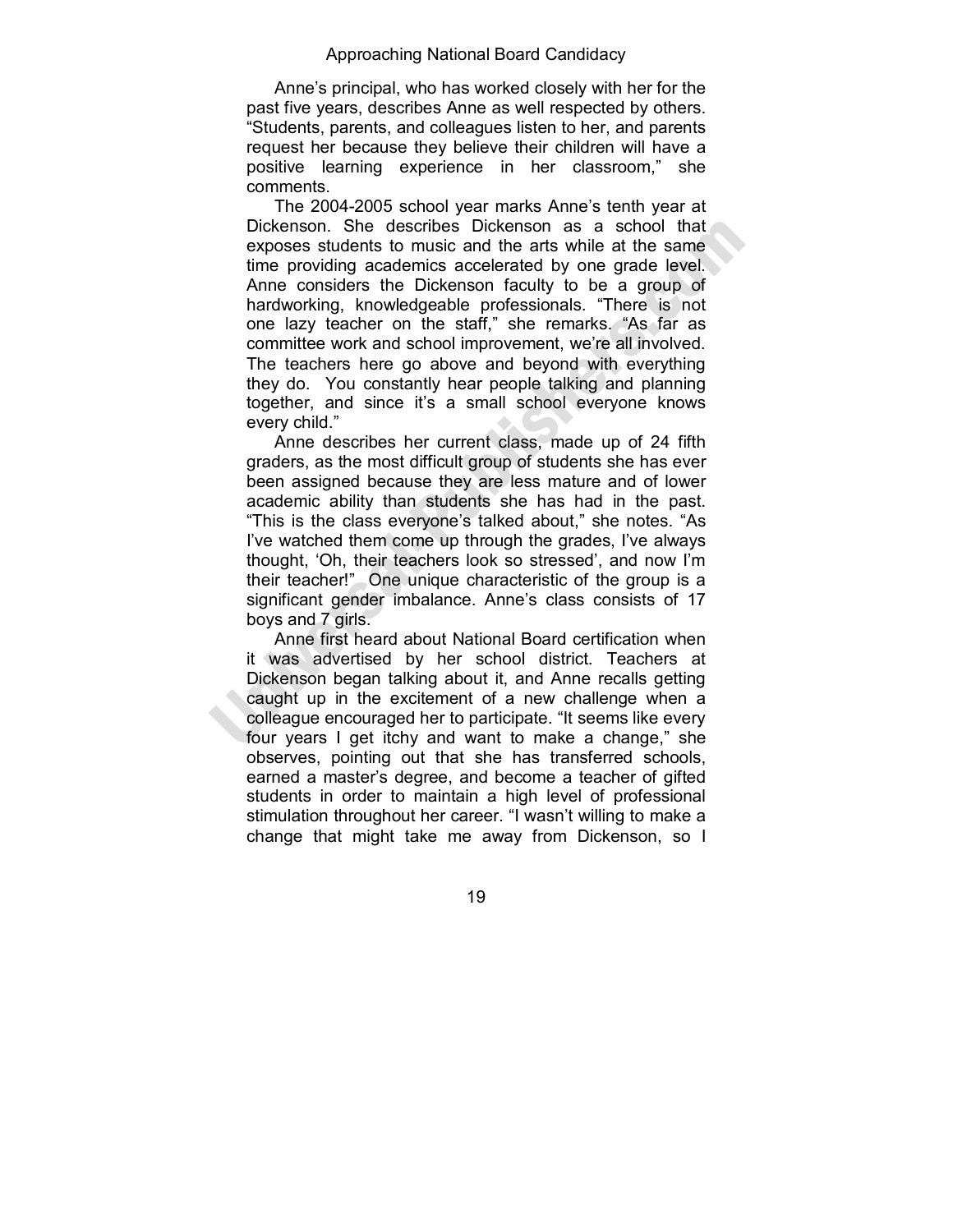thought National Board certification was a good opportunity," she reflects.

 A group of eight teachers, including Anne, made the commitment to pursue the certification during the 2003-2004 school year. "I went into it blindly," she recalls, remembering that the process was much more involved than she had anticipated. Although she was ready to proceed, extenuating circumstances prevented her from completing the certification requirements during her first attempt. Due to the illness and passing of her father, Anne made the decision to formally withdraw, postponing her efforts until the following school year. When she began the certification process the second time, she felt much better prepared since she was already familiar with the requirements. "In addition," she explains, "when I saw my class, I realized that even if state funding didn't pay my registration fee I was going to do it because I needed help becoming a better teacher for this unique bunch of kids."

 "I know she'll complete this successfully," comments Anne's principal in January. "Anne is a person who sets a goal and then goes forth and achieves it. When I think of National Board certified teachers, Anne is one of them. I can't imagine her not becoming certified. If there were a commercial advertising National Board certified teachers, she'd be the person!"

### **Barbara**

 Barbara, in her nineteenth year of teaching in Knollcrest District 802, has taught all grade levels from kindergarten through fifth grade. While she has spent most of her career teaching third and fourth grade students, she also served the district as a reading specialist for seven years. Holding a bachelor's degree in Elementary Education and a master's degree in Reading, she has completed 48 semester hours of graduate work beyond her master's. Barbara is also trained in Reading Recovery.

 While she has worked in six different schools in District 802, Barbara left the reading department to join the staff at Cady Stanton Elementary School when it opened in 2000. "I wanted to get back into the classroom, and I also wanted to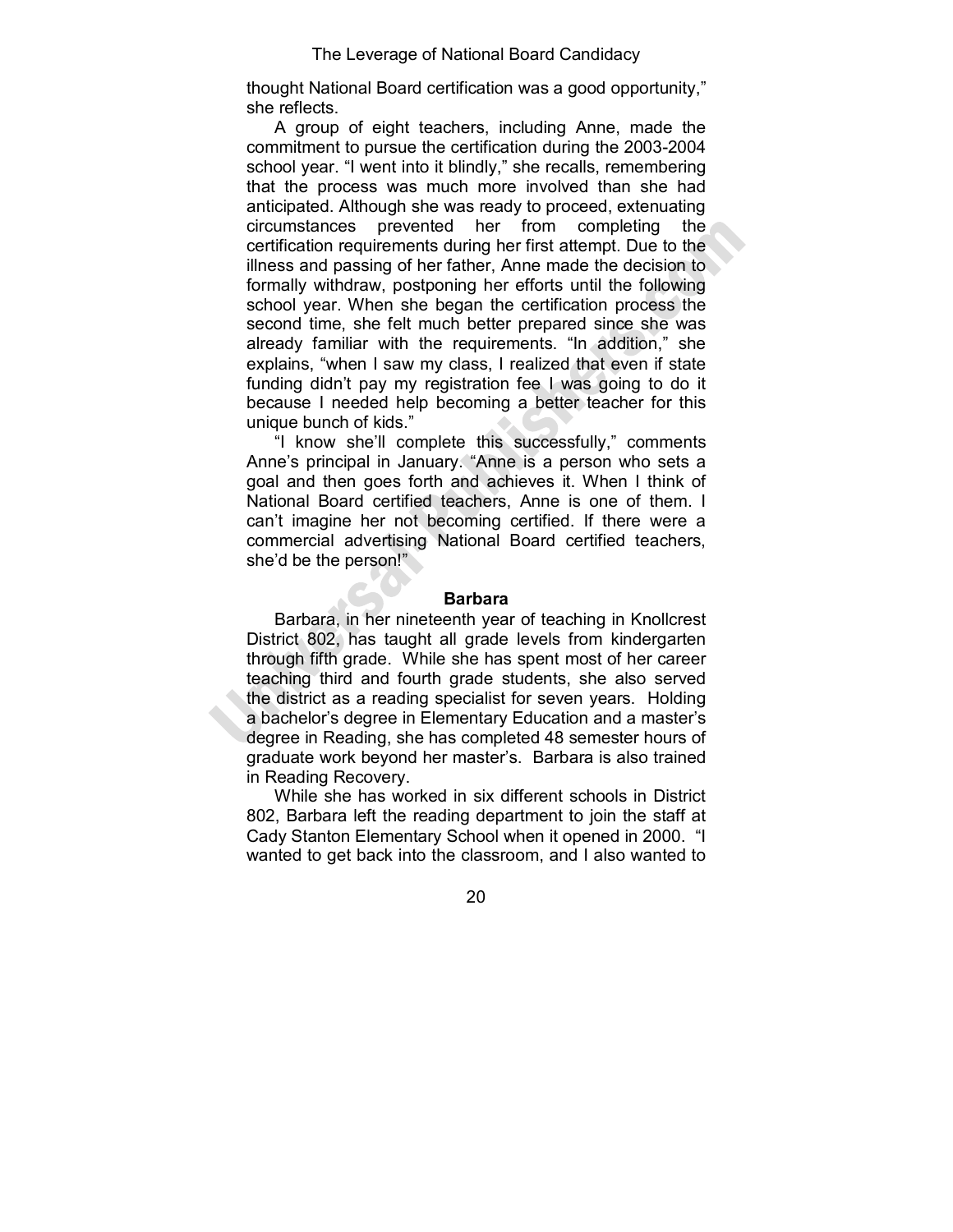### Approaching National Board Candidacy

be part of a school that was making a difference," she explains. Barbara identifies a professional development experience that began during her first year at Cady Stanton as particularly influencing her teaching practice. "We're a Ball Foundation school, and we decided to select a few teachers interested in making an impact on student achievement. I was one of four who volunteered to do that," she explains. "Our goal was to teach using best practices supported by research, and we decided to focus on reading and writing workshop. We started by reading professional books, and then began trying things in our classrooms."

 "I've made a lot of changes in my teaching as a result of that experience," Barbara reflects. "Especially because of the readings and the support of my colleagues in the group, I was able to make changes in my classroom that I'd wanted to make for a long time. After we implemented the workshop model in our own classrooms, our whole school followed suit because people liked what we were doing and wanted to know more about it. The voluntary style of professional development worked very, very well for Cady Stanton. I was on the ground floor of doing it, and I loved it!"

 Barbara's principal of three years, who knew her socially and worked with her on district-wide committees for several years before coming to Cady Stanton, describes Barbara as having an outstanding reputation as a classroom teacher. "Parents request her because she maintains close communication with families, and her fellow fourth grade teachers look to her for advice," she remarks. "Her students achieve very well in comparison to the other fourth grade classes," she adds. "In the area of literacy, Barbara's students shine."

 The 2004-2005 school year marks Barbara's fifth year as a teacher at Cady Stanton. Currently teaching fourth grade, she has a class of 28 students. "We have probably the strongest staff in the district," Barbara describes of her colleagues. "The teachers here are interested in increasing student achievement and participate in lots of professional development; and our principal is very dynamic, very bright. She remembers what it's like to be in the classroom, so she is always supportive."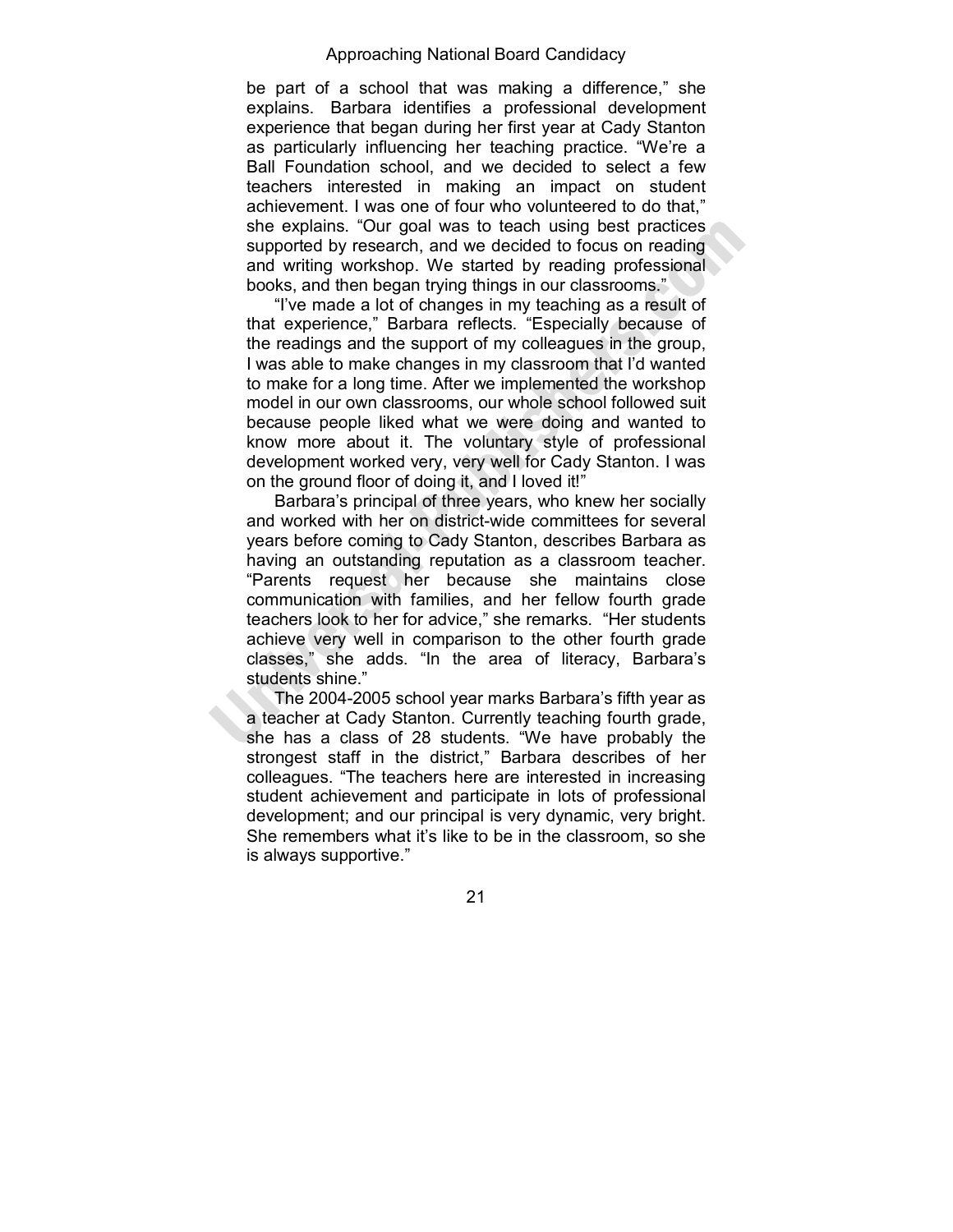Barbara recalls that about seven years ago, information about National Board certification was sent to all District 802 teachers via e-mail. "I thought it sounded like something I wanted to do," she remembers, "but I didn't want to take the written assessment. I don't like standardized tests at all, so that's what held me back. Plus, obtaining the grant money sounded like a real hassle." But six years later, Barbara reconsidered. Approaching retirement, she was interested in increasing her salary during the last three years of her teaching career. "The state stipend is \$3, 000 a year, and District 802 pays a percentage of the base salary," she explains, "so I found out more about it. I realized that I had the background experience to be able to accomplish it, and that gave me confidence. I decided to give it a try." After completing the registration process, Barbara was pleased to learn that another teacher at Cady Stanton had decided to seek the certification as well.

 Barbara shares that she is motivated toward National Board certification because she believes it will increase her credibility as a teacher. "It will give me free reign in my classroom," she comments. "I will feel more comfortable trying things that I might not otherwise try. I might decide not to do a particular lesson just because it's in the textbook, and do something I feel is more effective instead. If I am NBPTS certified I can say, 'I am certified in this area, and I feel that this is a better choice.' It gives me that authority."

 When Barbara's principal learned that she was pursuing National Board certification, she was very pleased. "I think Barbara will be successful because she perseveres," she predicts. "Barbara is a person who will work really hard at it. She's very organized, very detailed, and very well written. I don't think she'll have any trouble explaining what she does in her classroom every day."

#### **Jamie**

 Jamie is in her twentieth year as a fifth grade teacher. "It's probably unusual to stay at one grade level all this time," she comments, "but I like fifth grade!" In her twenty years as a teacher, Jamie has always taught in Saxon School District 66. After spending 14 years teaching in one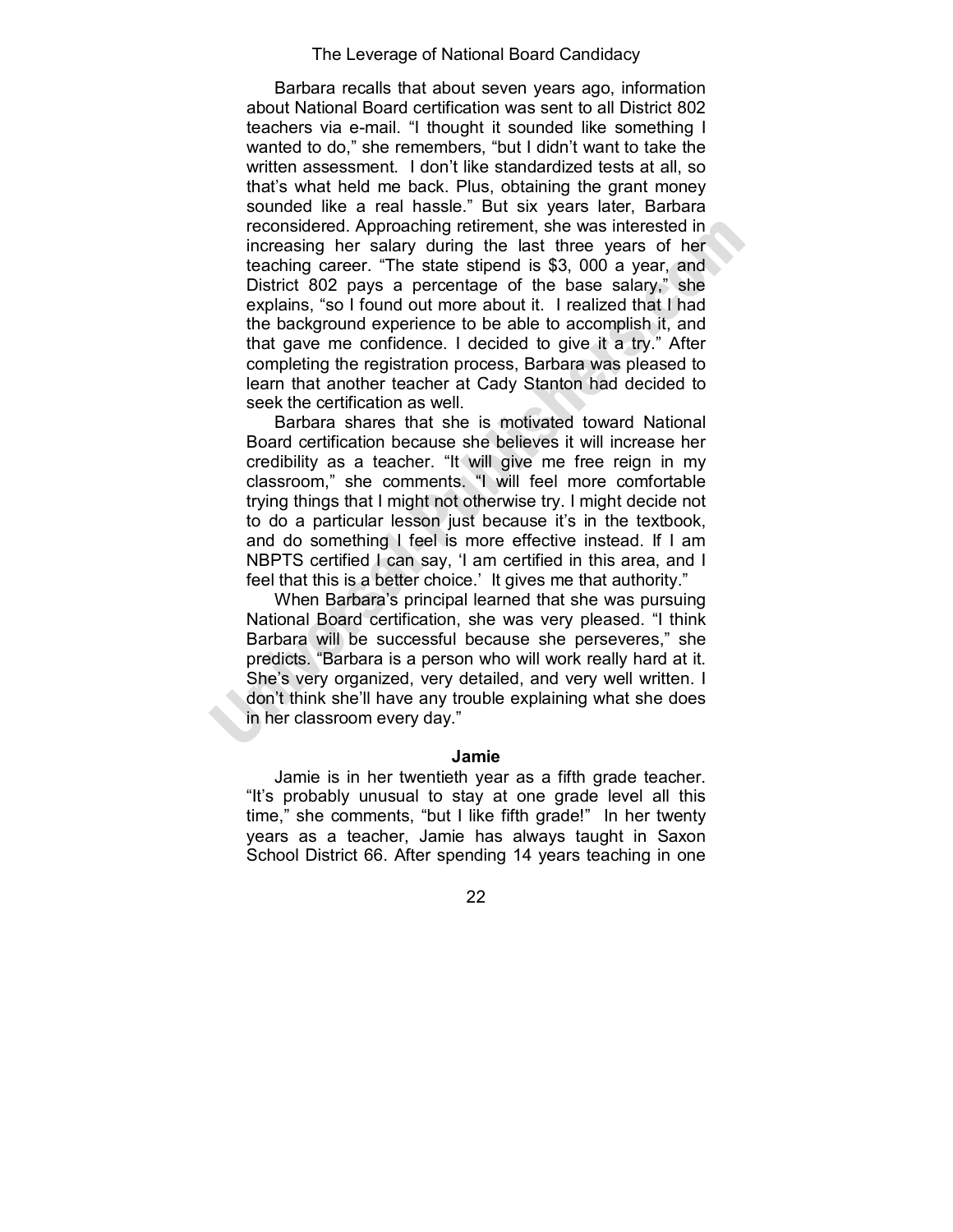building, she became a member of the original Cassatt Grade School (CGS) faculty when the new school opened six years ago. "I wanted Jamie to be a part of opening our new building," her principal states. "She's a great teacher, and I think she's good for kids." Jamie holds a bachelor's degree in Elementary Education and a master's degree in Curriculum and Instruction.

 Her principal, who has known her for 18 years and been her principal for 11, describes Jamie as 100% professional. "She spends more time than anyone else at CGS on what she's doing in her classroom," he notes. "Jamie would be happy if every morning the kids came in and the rest of the world went away until 3:15 p.m. She just wants to teach kids." One reason that Jamie is devoted to teaching is because she enjoys it so much. She remarks, "When teaching is no longer fun, I'll find something else to do!"

 "Jamie is a teacher who proves herself to parents over time," her principal describes. While parents rarely request her, they are usually pleased with their child's learning experience by the end of the school year. "The kids in Jamie's classroom do a lot of work, but her expectations are always well articulated to the kids and to the parents," he notes. "The work they do is very project-oriented, and Jamie's timelines for work completion are very reasonable. By the end of the school year, parents realize that their children learned a lot and that they're ready for junior high."

 Jamie, in her sixth year at CGS, describes it as a friendly school. "It's very academically oriented," she comments. "We have a lot of camaraderie between the teachers, and that sets a positive tone for the whole school." While Jamie considers the CGS staff to be enthusiastic and easy to work with, she admits that she prefers to work independently. "Efforts to collaborate with others and work on committees are really not me," she explains. "I just like to teach and be left alone."

 Jamie's fifth grade class consists of 23 students, 8 girls and 15 boys. Although in previous years she has been responsible for teaching gifted and learning disabled students within her regular division classroom, her current class is made up of students who fall within the normal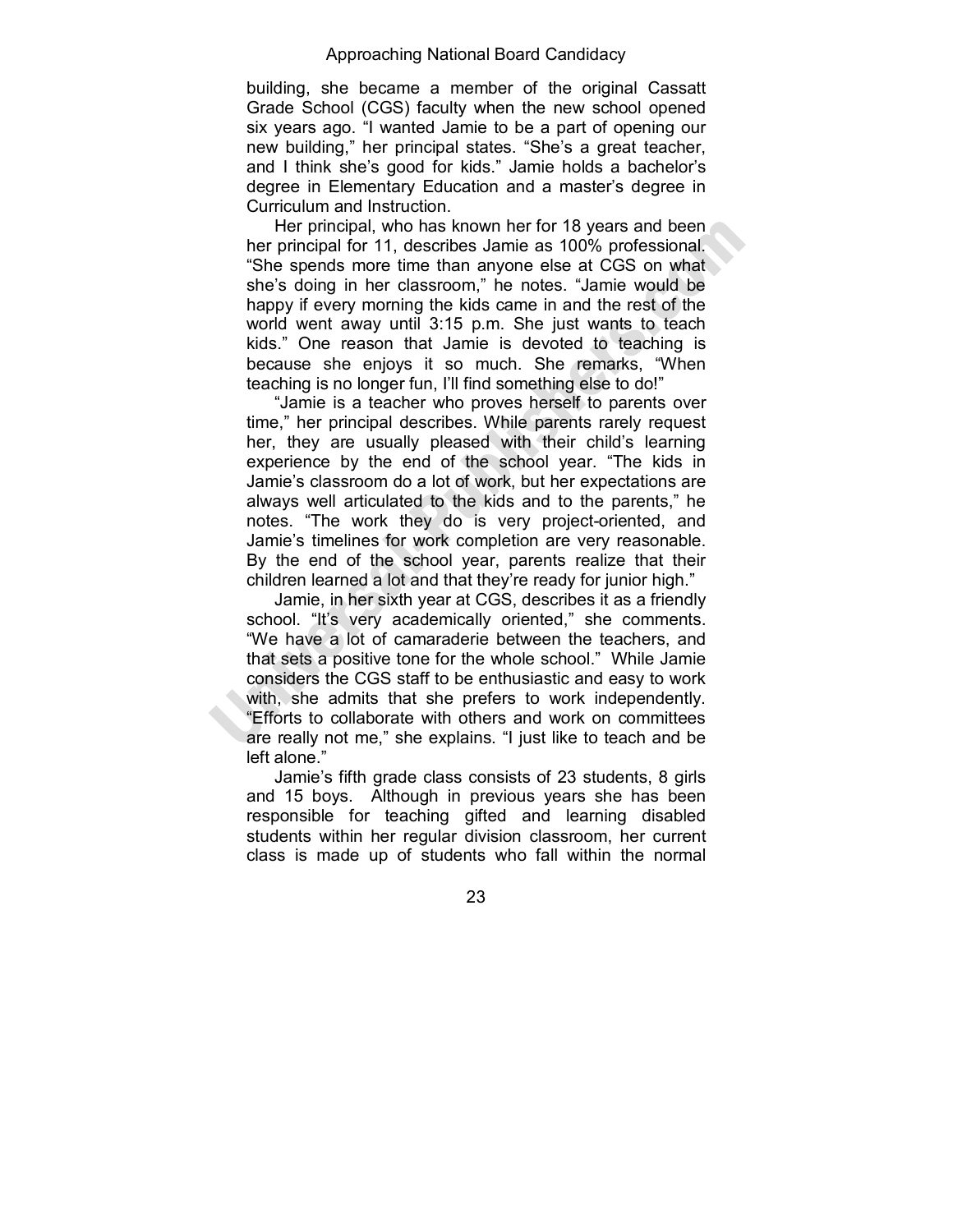range of academic ability. However, Jamie notes the immaturity of the class, commenting that she has to make extra efforts to keep them focused. "It has something to do with the fact that there are more boys than girls." she hypothesizes. "Also, there are no leaders in this group."

 When two of Jamie's friends finished their master's degrees in May 2003, one of their professors encouraged them to consider National Board certification. "She told them that it would give them a chance to move up on the pay scale, and it would be wise to complete the requirements while they were still in school mode," Jamie recalls. "I wanted to take more graduate courses, but there weren't any left to take; and then, watching them go through National Board certification, I thought, 'Well, it's a good experience, and it's about the only thing I haven't tried yet.' I also liked the monetary incentive offered by the state, so I started looking for information about it."

 Jamie learned more about the certification on the NBPTS website and then contacted her friends' professor at a local university to help her get started. She was pleased when the professor told her that another friend of hers had also decided to pursue the certification. "We're kind of doing this together," Jamie explains early in the 2004-2005 school year.

 While the financial incentives offered by the state and her school district were appealing motivators in Jamie's decision to pursue the certification, she also hopes it will make her a better teacher. Moreover, Jamie likes the idea that the master teaching certificate held by NBCTs is valid in all 50 states, since she and her husband have considered relocating.

 When Jamie's principal learned that she had decided to seek National Board certification, he was surprised that she was interested in pursuing something so high profile since she is a person who tends to keep to herself. But after he thought about it, the idea made sense to him. "When Jamie decides to do something, she goes after it until she's conquered it," he remarks.